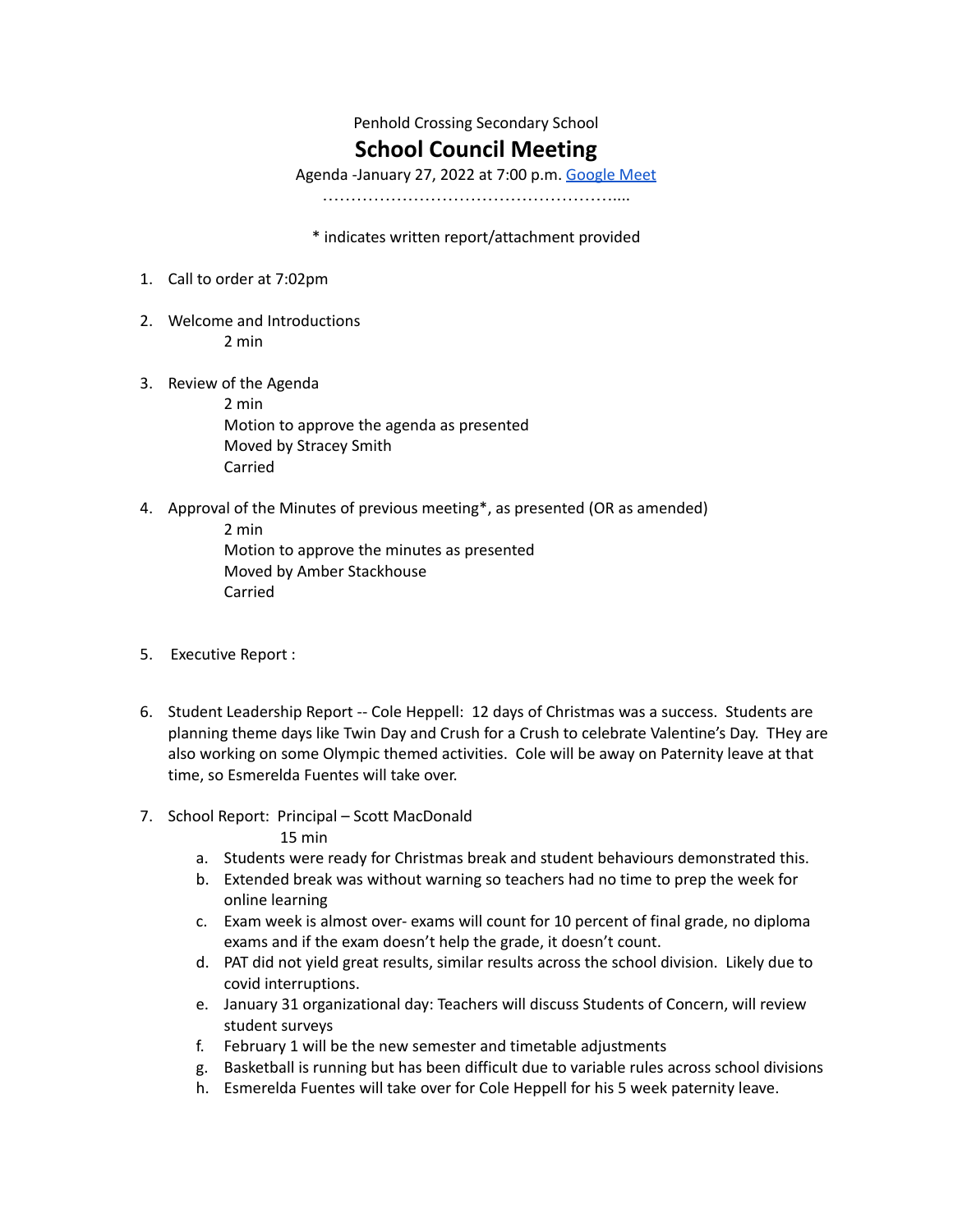8. Trustee Report -- Sherry Cooper

10 min No report

9. Town Report: Shaun Kranenborg, Town Councillor

5 min

- a. RCMP engagement discussions ongoing for provincial police force promises of more police for same budget
- b. Budget will be released in March with suggestions of positive outcomes
- c. Chicken Bylaw defeated but 2nd and 3rd readings are still upcoming so community can attend and discuss further
- d. Penhold Elementary has significant safety concerns (fumes from train, etc) and is hoping to be number one on the list of approved projects for the new budget year.
- e. Variance was approved for landfill area to support the site preference for the new Penhold Elementary school. Council may consider a letter template for community support.
- f. Maybe some changes to covid restrictions in March.
- Amanda Lindgren FCSS:
	- g. Self Defence course March 5, cost is \$25. Open to everyone.
	- h. Fall Festival planning meetings will start soon. Festival dates are September 9 and 10, 2022.
	- i. Youth week planning for May. Looking for activity ideas.
	- j. PYC is running and well received by students.
- 10. Old Business:

2 min

- a. Corporate Registries completed the paperwork
- b. AGLC issues printing the forms but is in process
- c. Fundraising discussion tabled.
- 11. New Business:

No new business.

- 12. Next Meeting Date March 24, 2022 at 7 pm.
- 13. Adjourn at 7:34pm
- 14. **Action Items:**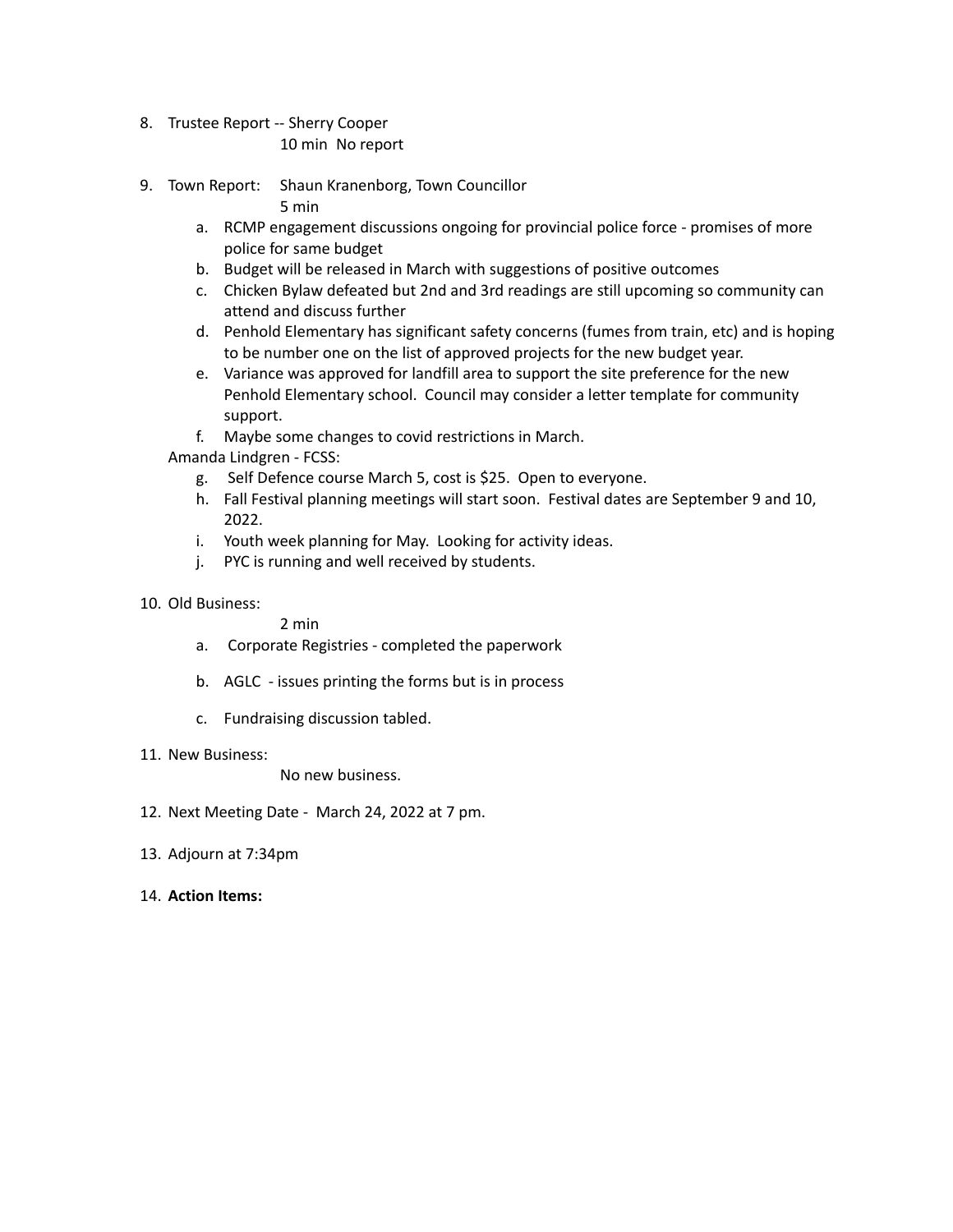Penhold Crossing Secondary School

## **PCSS Parent Society Meeting**

Agenda -Jan[uar](https://meet.google.com/gdp-pahy-vza?hs=122&authuser=0)y 27, 2022

Immediately following Penhold Crossing Secondary School Council Meeting - via Google Meet \* indicates written report/attachment provided

- 1. Call to order
- 2. Welcome and Introductions 2 min
- 3. Review of the Agenda

2 min Motion to approve the agenda as presented Moved by Stracey Smith Carried

- 4. Approval of the Minutes from previous meeting\*, as presented (OR as amended) 2 min Motion to approve the agenda as presented Moved by Amber Stackhouse Carried
- 5. Financial Report: Treasurer 5 min
	- a. Current account balance and activity (motion to accept)

| Date: Nov. 25, 2021 - JAN 26, 2022   | <b>DESCRIPTION</b> | <b>TRANSACTION AMOUNT</b> | <b>BALANCE</b> |
|--------------------------------------|--------------------|---------------------------|----------------|
| Balance Forward (as at last meeting) |                    |                           | 4,175.90       |
| <b>NO ACTIVITY</b>                   |                    | 0.00                      | 4,175.90       |
| <b>CLOSING BALANCE</b>               |                    |                           | 4,175.90       |
|                                      |                    |                           |                |
| <b>MACALITA</b><br>Completed by:     |                    |                           |                |

## Treasurer's Report - Penhold Crossing Secondary School - Parent Society

Motion to accept the report as presented **Moved by Amber Stackhouse Carried**

b. Where is last year's financial statement, and has it been signed by last year's auditors? I believe Bobbi and Christine were last year's auditors, and Julie needs to make